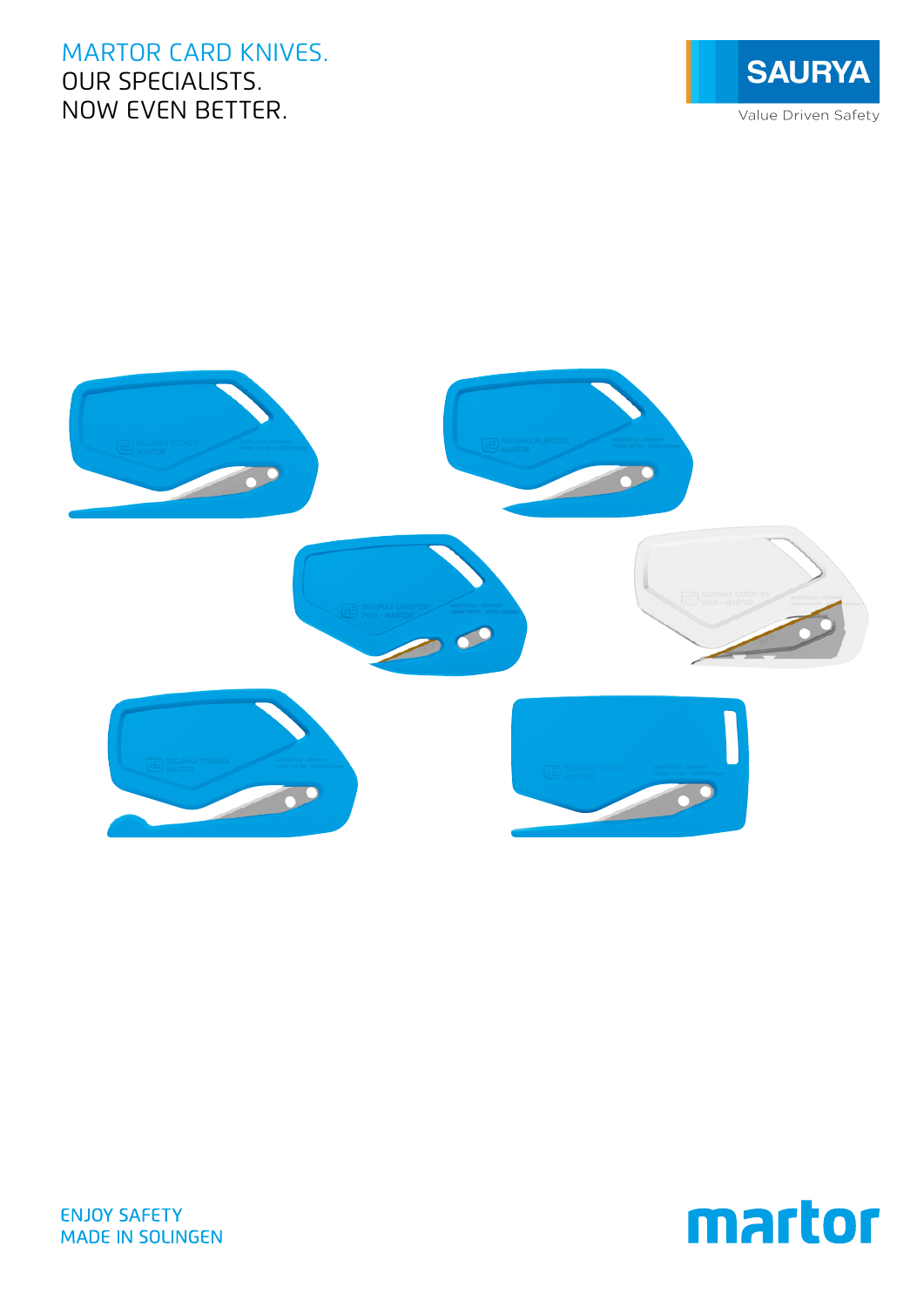## SECUMAX POLYCUT NO. 08500012



## **The allrounder among the specialists.**

The SECUMAX POLYCUT cuts thin material including multi-layered material. It has an especially long and pointed nose to make it ideal for cutting paper rolls and film layers. The SECUMAX POLYCUT is also available, for example, in a metal detectable version.

## SECUMAX PLASTICUT NO. 00046912



### **The multi-layer knife.**

The SECUMAX PLASTICUT has an extended cutting depth to enable the cutting of thicker film as well as multi-layered film or paper. Its pointed nose is ideal for piercing the material to be cut. We also supply the SECUMAX PLASTICUT with a stainless, TiN coated blade.

## SECUMAX CARDYCUT NO. 00746912



### **The automotive-(film) friend.**

The extra slim and compact SECUMAX CARDYCUT can access the smallest gaps and tightest of spaces. Its ability to cut curves makes it especially popular in the automotive industry. The blade is stainless and TiN coated.

## SECUMAX CARDYCUT NO. 00546912



## **The automotive-(film) friend – in transparent.**

With 3 mm thickness the SECUMAX CARDYCUT is 1 mm thicker than the cyan-coloured alternative and therefore firmer while remaining extremely flexible. The transparent handle ensures a clear view at all times, e.g. when cutting film in narrow spaces.

## SECUMAX TRENNEX NO. 06200012



### **The foam expert.**

Foam is its preferred cutting material but you will also find the SECUMAX TRENNEX ideal for pipe insulation, perforated film and coarsely meshed textiles. The rounded nose prevents snags when cutting. It is also available in glass fibre reinforced plastic.

## SECUMAX VISICUT NO. 00047012



### **Letter opener and business card.**

The SECUMAX VISICUT has a spacious, printable handle and is therefore popular as a promotional knife and is, for example, regularly used for opening letters. The long, pointed nose guides you reliably along the way. Available in a range of colours when required.

**Card knives features**



**It's all protected**

The quality blade is safely embedded between the nose and the handle. So it only cuts what you really want to cut. And there is no risk for you and your goods while doing so.



### **Singularly good**

Our card knives are disposable. Since you do not have to change the blade, neither you nor your staff can come into contact with it. An additional benefit as far as safety is concerned.



**For any hand** A MARTOR card knife is small, light and handy. So handy that you can gladly work longer with it. It doesn't matter whether you are right or left-handed, because this cutting tool always fits.



**Ideally placed**

You won't misplace the card knives so easily. The safety knifes are equipped with an eyelet so it can be kept in an easy to find place.



**Approved safety**

We rigorously test our knifes ourselves – and have them rigorously tested by others. The GS symbol on our cutting tools stands for "approved safety". This also reflects the standards of quality of our premium brand.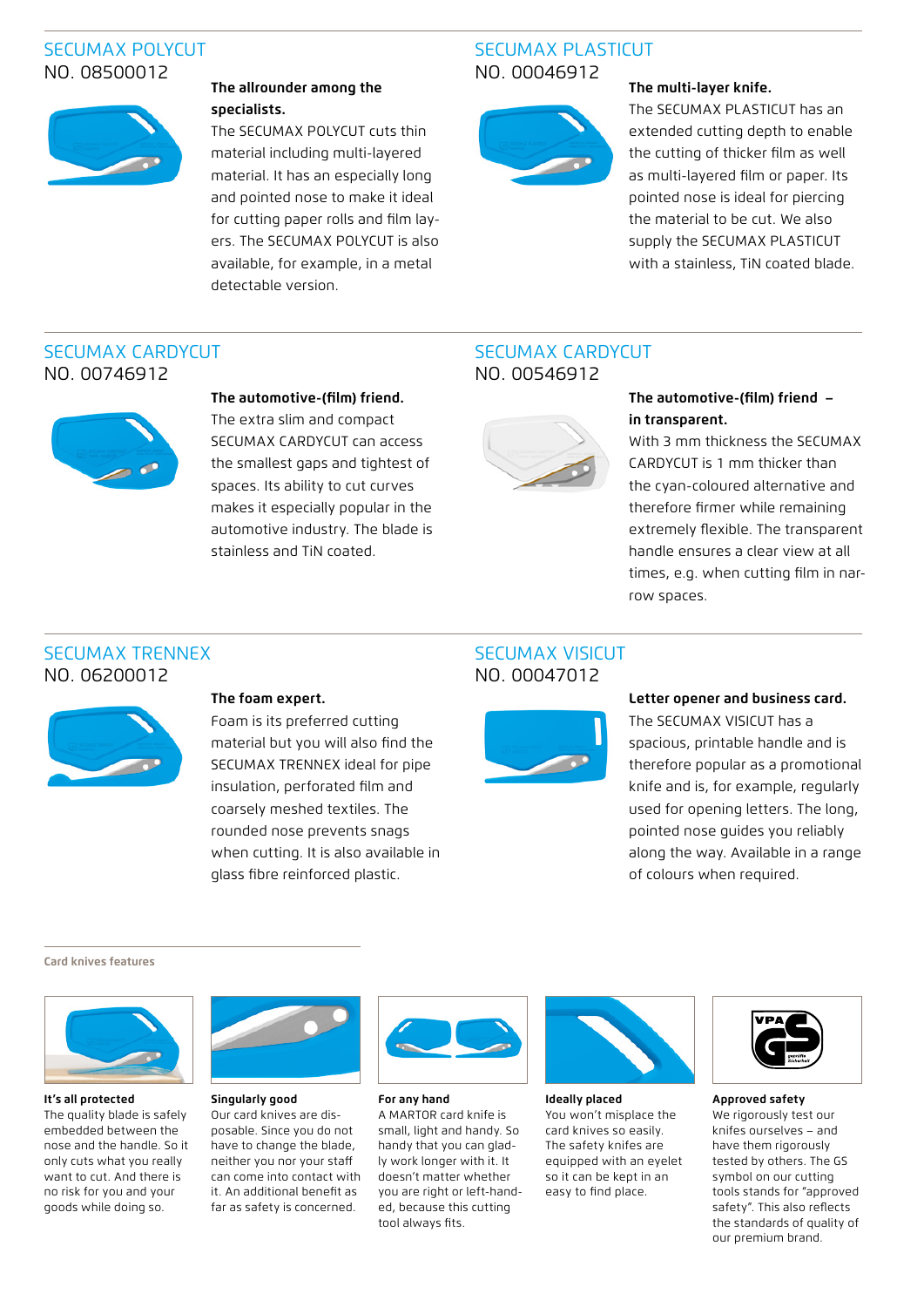# DO YOU NEED TO CUT IN NARROW SPACES? THEN USE THESE CARDS.

MARTOR card knives have always been part of an ingenious product family – they now help you to carry out your tasks with even greater ease:

- The design is new and the handle has improved ergonomics. A new finger recess provides a firmer hold and enables the knife to be guided with greater precision.
- For the first time, our card knives are equipped with eyelets. Pull through a lanyard – and your risk of loss tends towards zero.

Users already familiar with our card knife products will not miss their tried and tested features:

- The quality blade is concealed giving you the highest level of safety and optimal protection for your packaged goods and cutting base.
- MARTOR card knives are perfect for cutting in narrow gaps and tight curves. The handle now has the flexibility to make it even more nimble and manoeuvrable.
- The blade is moulded into the plastic at an angle for the optimal cutting of paper, film, foam or textiles.

Our card knives are available in a multitude of variants. Contact us or visit www.martor.com.

## PRODUCT FEATURES





#### **Safety technology**



**Concealed blade – a maximum degree of safety** The blade is not an open one, but is hidden from people and goods. This provides you with the highest degree of safety from cut injuries and from damage to goods.